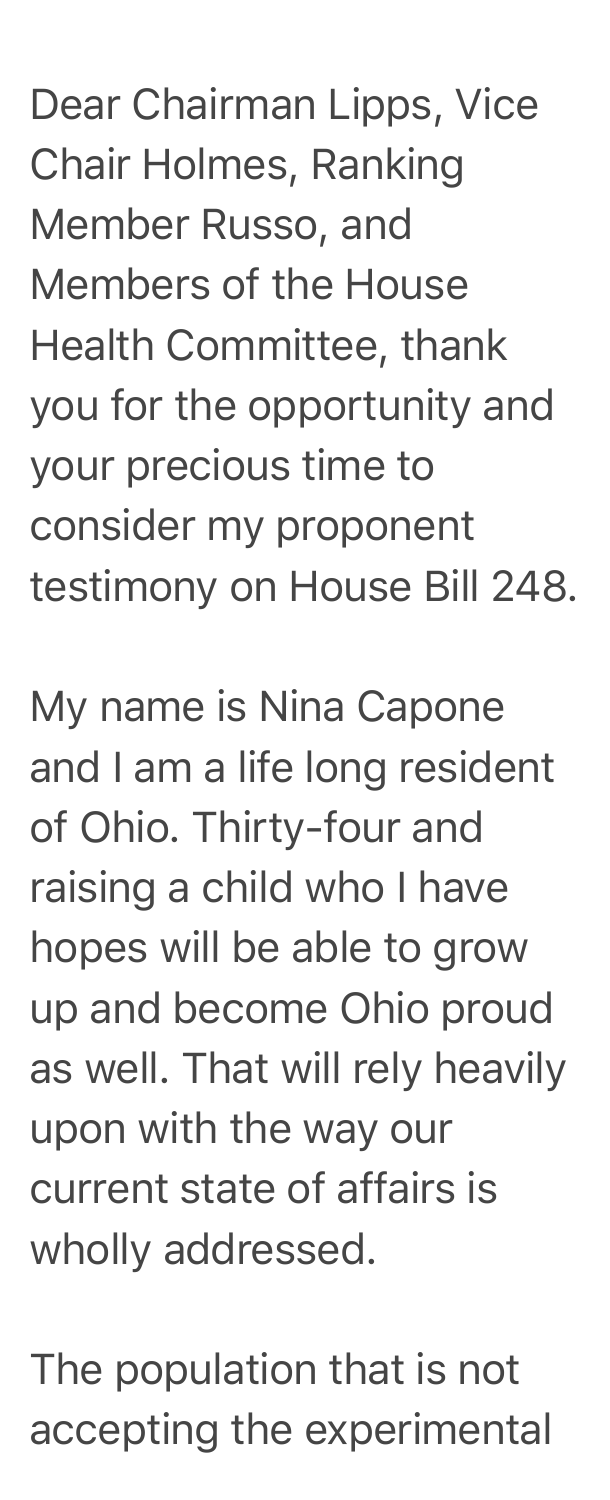vaccine in the near future, never, or until more research is completed represents people who accept risk and illness as a part of life but fear it less than living a life influenced by concerns for what's being pushed upon them. What might assist with one issue could create another. Until more research is completed and more transparency in said research is made available people will not be just accepting of free vaccinations to protect them by less than 50% from a virus that has a 99.9% recovery rate and do away with inhibiting their own air supply by masking. This is going to be a process. Americans have the right to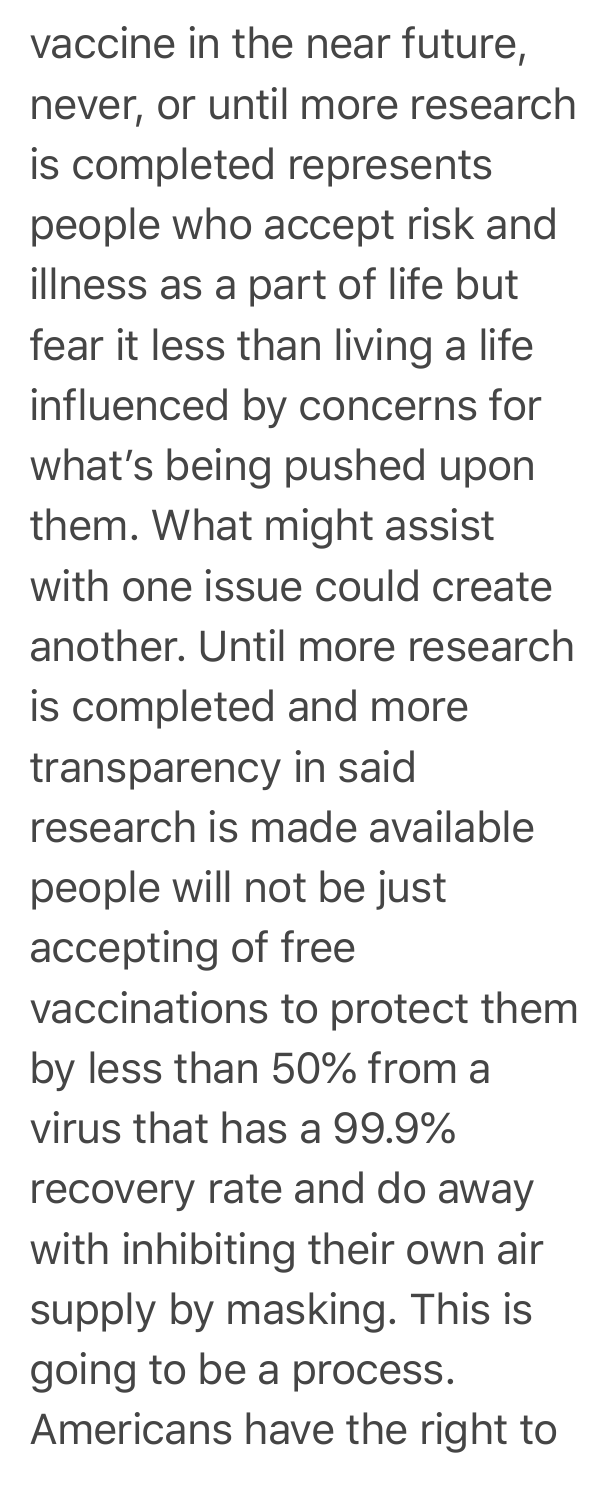research. We have the right to choose what's fitting for ourselves and our families. This is not a country based on privileges. This is a country built on rights. I, as a single and full time working mother, have little to no choice but to have my child in school. While I am thrilled he was able to attend in person it's broken my spirit to know he is masked all day, both inside while learning and outside for play.

Trying to understand still the ever changing facts and debates regarding proper procedures. While I'm not supporting anarchy I am fully fighting for the right to choose how I protect myself,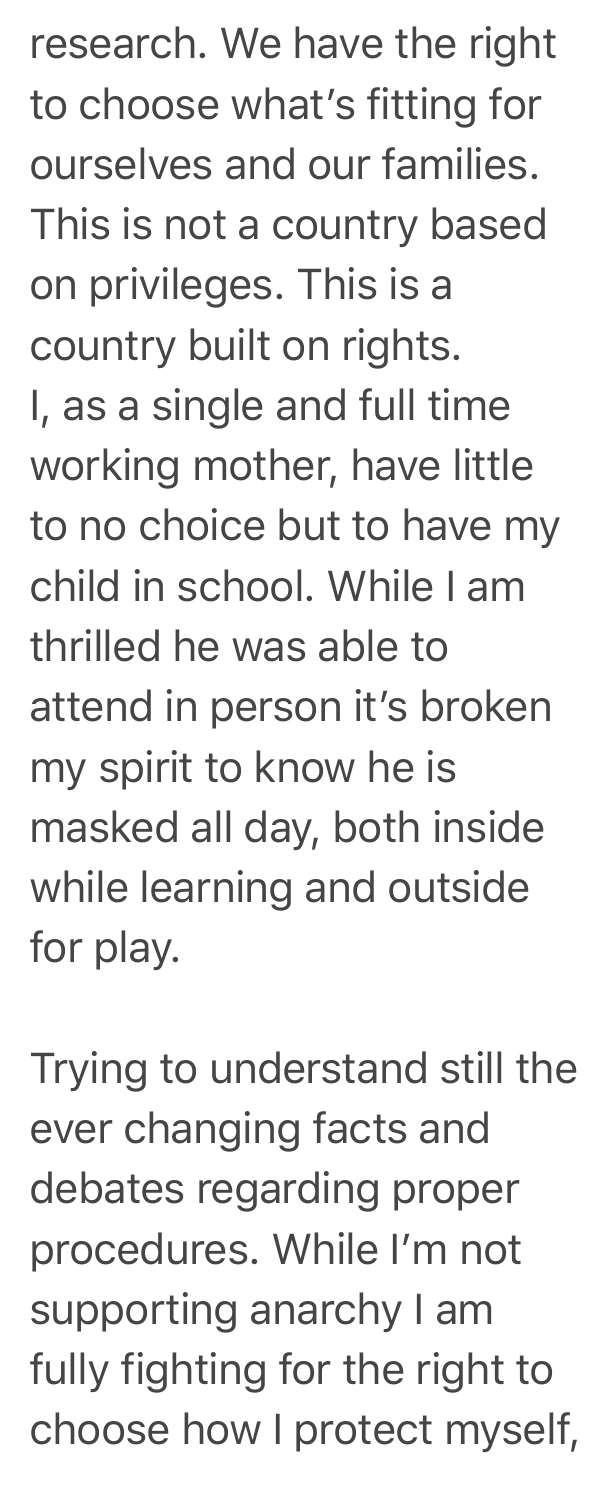my child, and believe to have faith in humanity that we are as individuals responsible for each our own health.

Answers will evolve, minds will bend, courage will prevail. The depression I have witnessed is unsettling. The monotonous stress from fear has increased decline in personal mental and physical health. The fear has infiltrated faith and is causing divides among family and friends. This segregation needs to stop and that all starts with protecting our God given rights. Discrimination has no place in this country.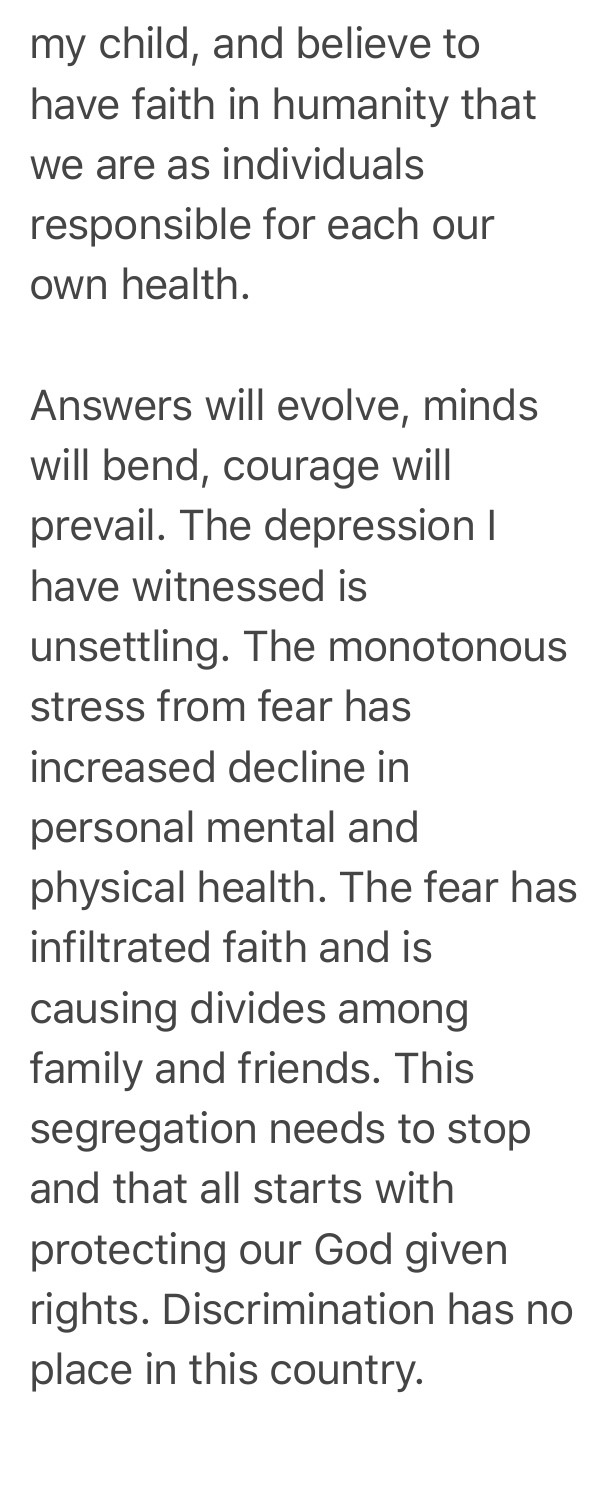Friends in healthcare afraid but remain compliant for fear of losing jobs; anticipating release from they're long sought after positions that they spent years working and studying to qualify for —all to potentially lose their credentials should they choose to deny the employer enforced vaccination.

Working for a home health agency both in the office and as an aide in the field I am subjected to the repetitive threats that are fed to our elders who are trapped inside their home hours on end listening to public broadcasting, commercials, etc. they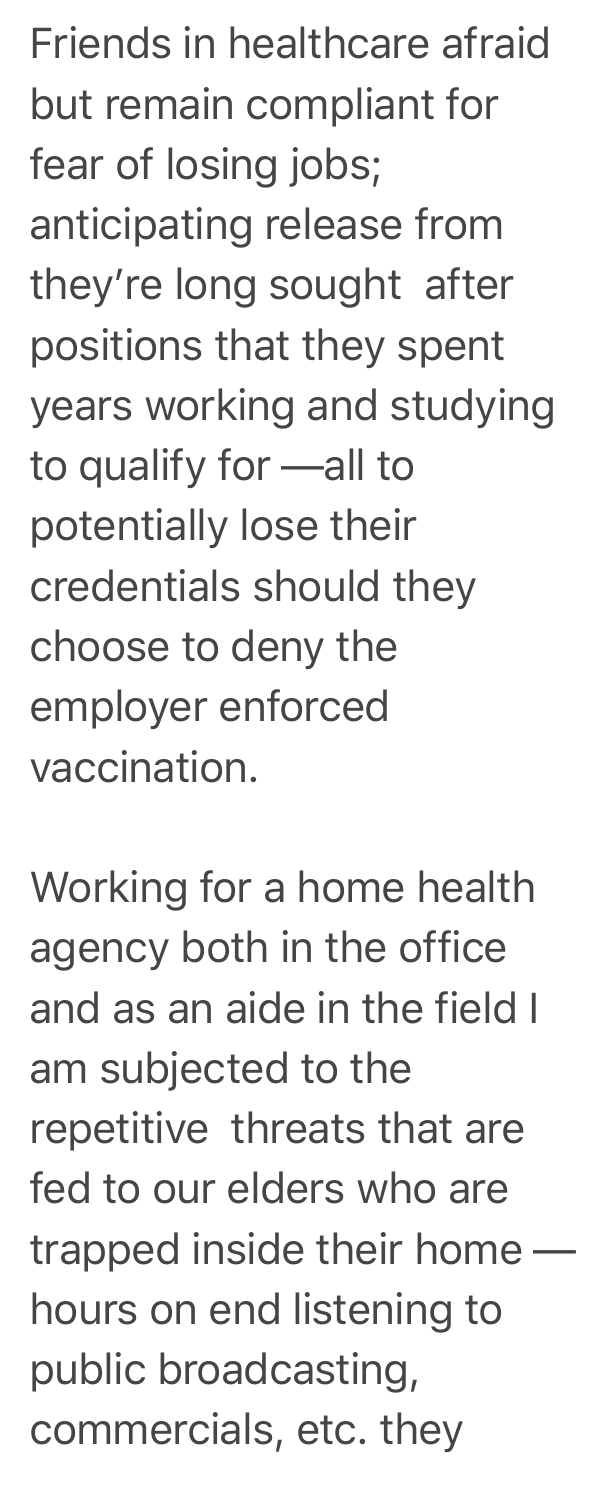cannot get out of their home and now they live in fear within.

A close friend had terrible experiences this past year having to place her mother with early onset Alzheimer's in a memory care unit where she's had multiple accounts of being rushed to ER for behavioral observations after having extremely abnormal behavioral activity. It was by no means easy for my friend to accommodate the hospitals and nursing home protocols to be able to hear from a nurse regarding her mothers status. Not being able to visit normally has weighed on both my friend and her mother and therein her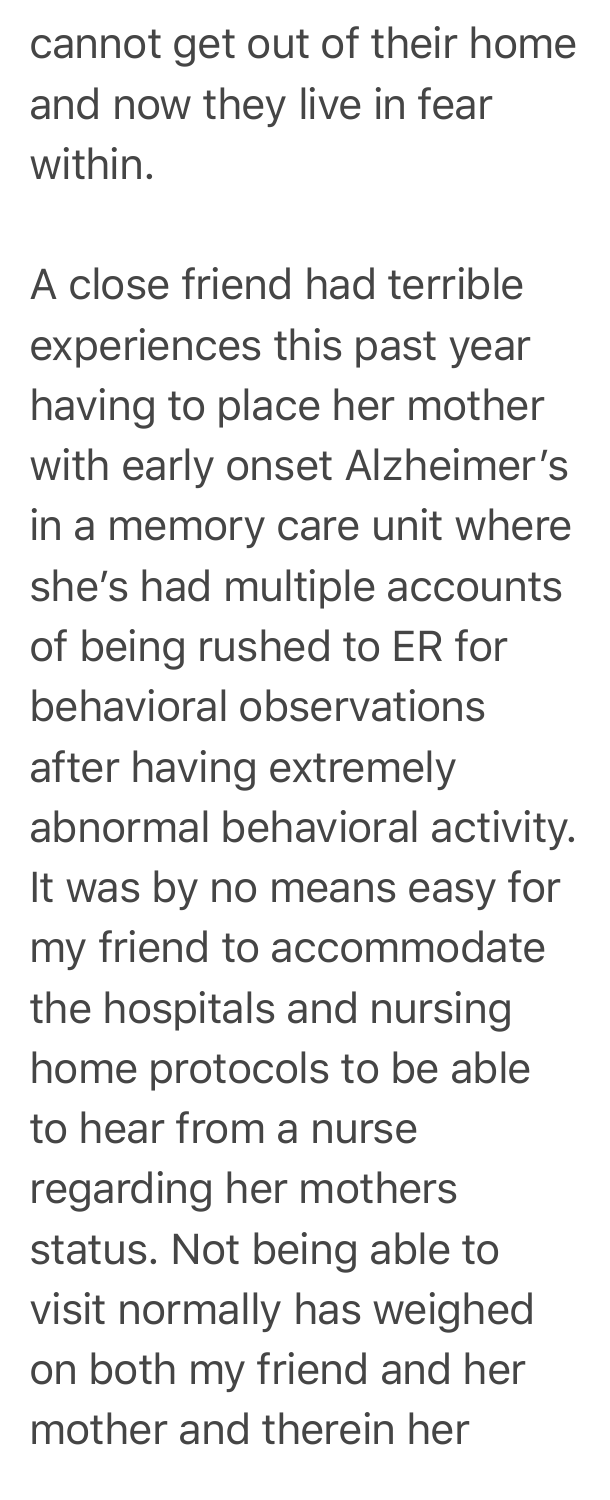whole family. The anxiety that has been brought on due to fearing potential death by a virus has made us parish in so many other ways at this point.

I myself am apprehensive of this vaccination. I am much more reliant upon natural remedies, preventative health and the likes to keep my existing immune system strong so that it may take on whatever comes it's way. To receive shots from companies that provide minimal information and have zero liability in the event something unfortunate happens is not something I choose to be a part of. Having had lost a brother nearly 10 years ago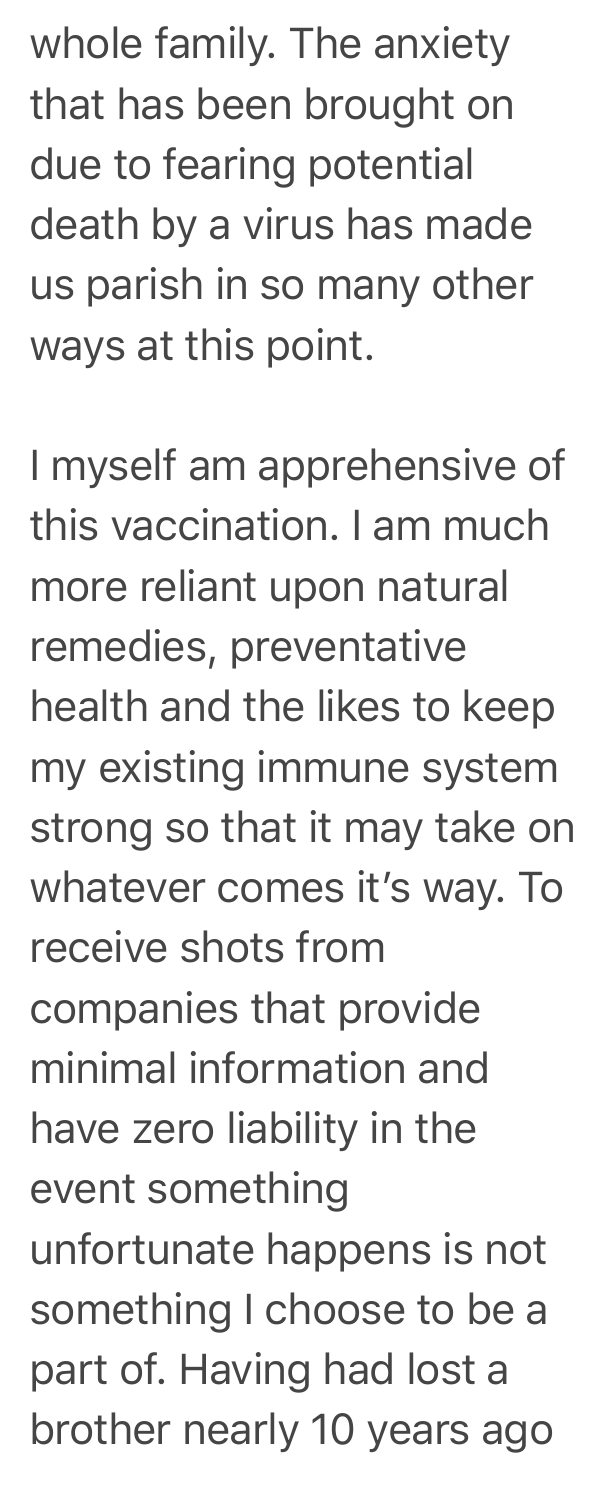due to developmental disabilities whose source of his conditions were never really established I reflect on his life often and wonder what might have actually initiated his suffering. Not having a voice my parents did the best they could to be his voice and save his life by making difficult decision after difficult decision. To lose a child is unimaginable to me. Being a mother myself makes me sick to think of such atrocities. But to lose a brother, I can speak on that. And while I can't bring my brother back I can and will continue to research the things today for lack of knowledge and resources we had a just a decade ago to consider in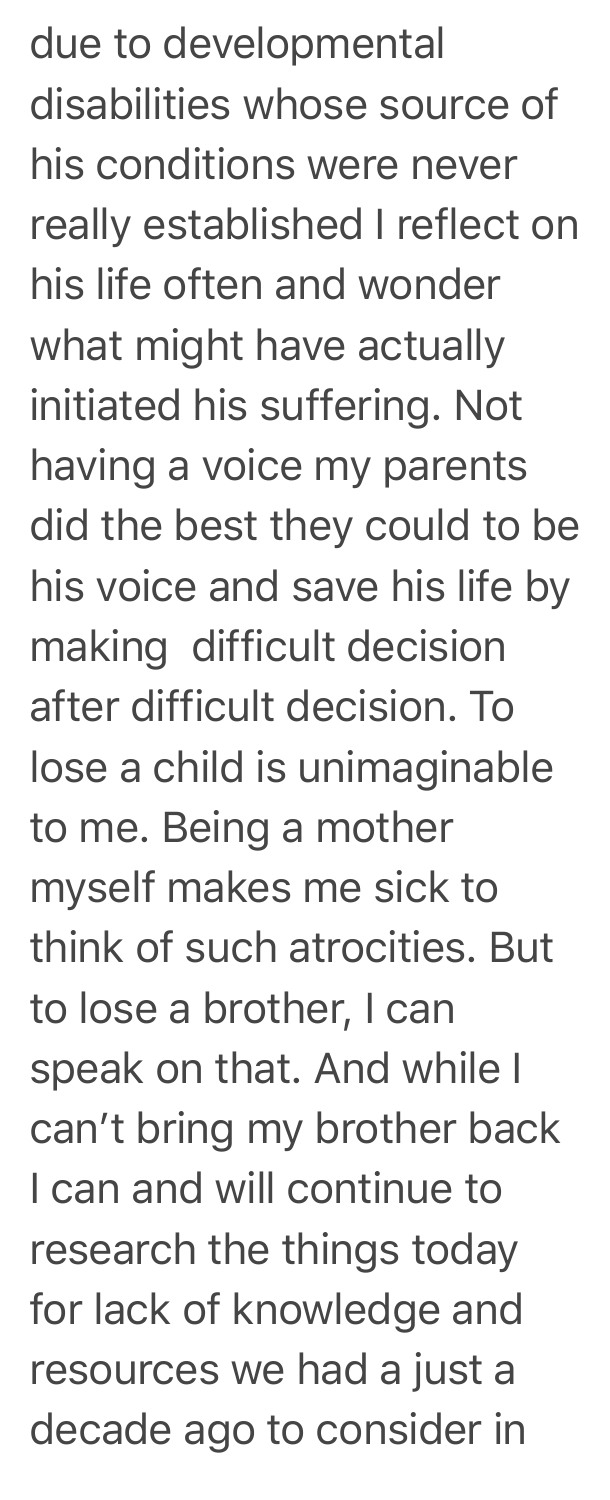his care.

With that I also am concerned for the ingredients in these treatments per my faith and personal beliefs.

To credit only those who comply with incentives when others might not be able to participate due to existing health conditions, religious beliefs etc, is unconstitutional. To withhold rights from citizens whose money has built these cities that support this state is less that right on more levels than one.

I support HB248 and I support the rights of all those who make this state great.